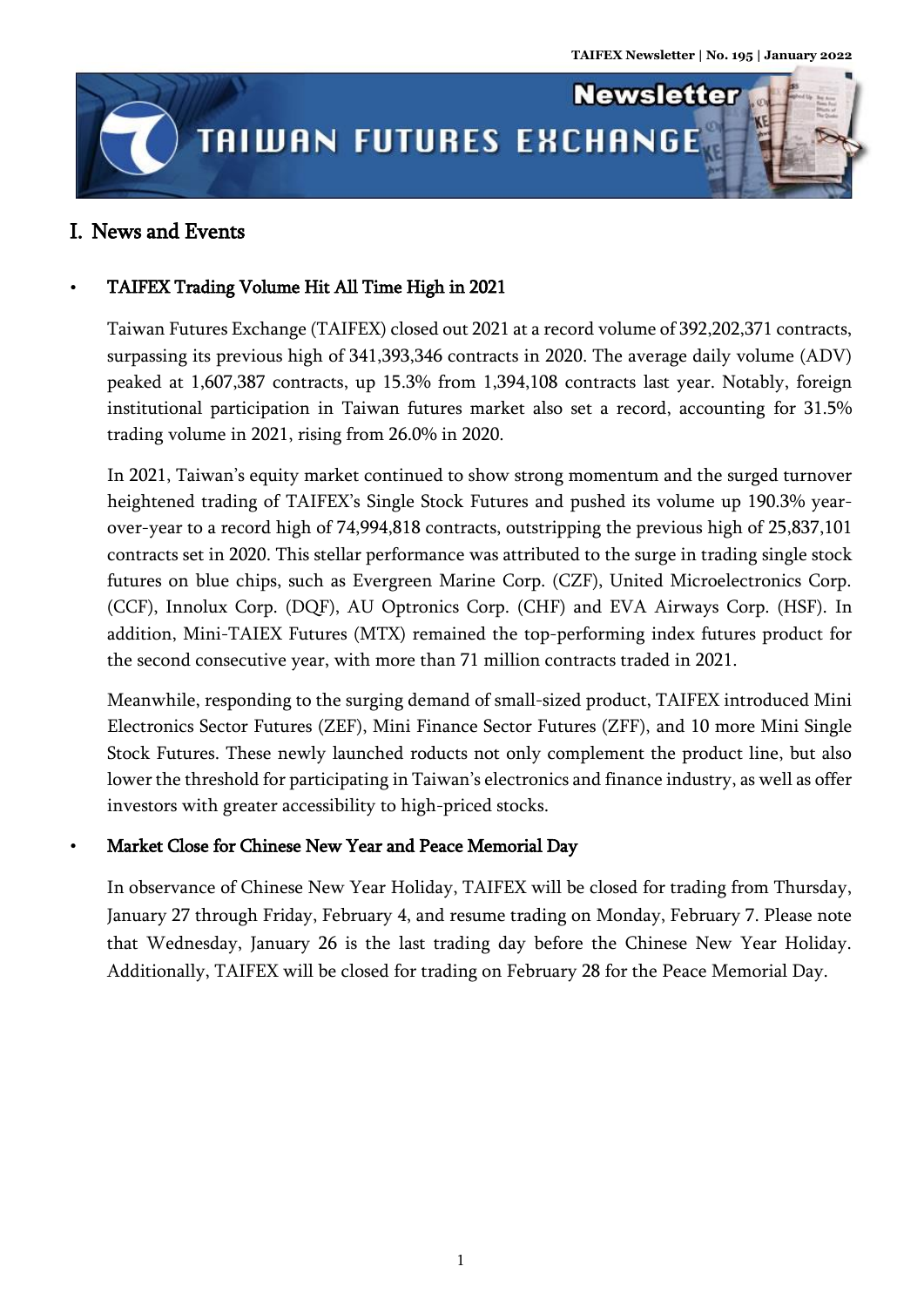.<br>Titul

ı,

## II.Statistics

# TAIFEX Trading Volume

| Contract                                  | <b>Ticker</b><br>Symbol | <b>Monthly Volume</b> |       |                   |       | <b>YTD Volume</b>  |        | <b>ADV</b>      | Month-End                  |
|-------------------------------------------|-------------------------|-----------------------|-------|-------------------|-------|--------------------|--------|-----------------|----------------------------|
|                                           |                         | Dec 2021              |       | Dec 2020          |       | Dec 2021           |        | Jan-Dec<br>2021 | O <sub>I</sub><br>Dec 2021 |
|                                           | TX                      | 2,674,044             | 9.7%  | 3,519,771         | 11.1% | 43,081,239         | 11.0%  | 176,562         | 90,805                     |
| <b>Index Futures</b>                      | <b>MTX</b>              | 4,614,250             | 16.7% | 4,819,925         | 15.2% | 71,789,417         | 18.3%  | 294,219         | 56,745                     |
|                                           | TE                      | 37,142                | 0.1%  | 70,273            | 0.2%  | 718,130            | 0.2%   | 2,943           | 2,516                      |
|                                           | <b>ZEF</b>              | 67,625                | 0.2%  |                   |       | 475,273            | 0.1%   | 3,628           | 2,080                      |
|                                           | TF                      | 26,023                | 0.1%  | 30,906            | 0.1%  | 402,443            | 0.1%   | 1,649           | 2,714                      |
|                                           | ZFF                     | 7,805                 | 0.0%  |                   |       | 7,805              | 0.0%   | 411             | 347                        |
|                                           | XIF                     | 3,583                 | 0.0%  | 5,970             | 0.0%  | 75,688             | 0.0%   | 310             | 390                        |
|                                           | <b>GTF</b>              | 846                   | 0.0%  | 2,179             | 0.0%  | 15,686             | 0.0%   | 64              | 63                         |
|                                           | G2F                     | 4,291                 | 0.0%  | 35,535            | 0.1%  | 79,197             | 0.0%   | 325             | 76                         |
|                                           | T <sub>5F</sub>         | 437                   | 0.0%  | 2,438             | 0.0%  | 12,448             | 0.0%   | 51              | $\overline{7}$             |
|                                           | TJF                     | 2,369                 | 0.0%  | 1,999             | 0.0%  | 29,198             | 0.0%   | 120             | 407                        |
|                                           | <b>SPF</b>              | 3,016                 | 0.0%  | 5,183             | 0.0%  | 37,597             | 0.0%   | 154             | 510                        |
|                                           | <b>UDF</b>              | 90,742                | 0.3%  | 77,734            | 0.2%  | 794,800            | 0.2%   | 3,257           | 1,801                      |
|                                           | <b>UNF</b>              | 111,771               | 0.4%  | 37,781            | 0.1%  | 777,695            | 0.2%   | 3,187           | 3,624                      |
|                                           | <b>BTF</b>              | 267                   | 0.0%  | 5,575             | 0.0%  | 12,549             | 0.0%   | 51              | 29                         |
|                                           | E4F                     | 141                   | 0.0%  | 30,934            | 0.1%  | 19,709             | 0.0%   | 81              | $\boldsymbol{0}$           |
|                                           | F1F                     | 8,602                 | 0.0%  | 5,879             | 0.0%  | 83,016             | 0.0%   | 340             | 104                        |
| <b>Index Options</b>                      | <b>TXO</b>              | 14,407,977            |       | 52.3% 18,992,631  | 59.9% | 197, 333, 257      | 50.3%  | 808,743         | 364,907                    |
|                                           | TEO                     | 6,907                 | 0.0%  | 3,688             | 0.0%  | 83,469             | 0.0%   | 342             | 1,553                      |
|                                           | <b>TFO</b>              | 6,619                 | 0.0%  | 6,847             | 0.0%  | 115,930            | 0.0%   | 475             | 1,640                      |
| <b>Single Stock Futures</b>               | <b>STF</b>              | 5,405,005             | 19.6% | 3,892,004         | 12.3% | 74,994,818         | 19.1%  | 307,356         | 528,576                    |
| <b>Equity Options</b>                     | <b>STO</b>              | 7,476                 | 0.0%  | 10,223            | 0.0%  | 99,390             | 0.0%   | 407             | 2,304                      |
| Commodities<br><b>Futures and Options</b> | TGF                     | 5,320                 | 0.0%  | 9,974             | 0.0%  | 73,604             | 0.0%   | 302             | 622                        |
|                                           | GDF                     | 3,474                 | 0.0%  | 4,032             | 0.0%  | 38,528             | 0.0%   | 158             | 201                        |
|                                           | <b>TGO</b>              | 1,732                 | 0.0%  | 3,486             | 0.0%  | 27,087             | 0.0%   | 111             | 169                        |
|                                           | <b>BRF</b>              | 2,284                 | 0.0%  | 1,941             | 0.0%  | 24,821             | 0.0%   | 102             | 68                         |
| <b>ETF Futures</b>                        | <b>ETF</b>              | 43,005                | 0.2%  | 78,701            | 0.2%  | 731,619            | 0.2%   | 2,998           | 9,128                      |
| <b>ETF Options</b>                        | <b>ETO</b>              | 4,589                 | 0.0%  | 14,366            | 0.0%  | 89,927             | 0.0%   | 369             | 2,044                      |
| <b>FX</b> Futures                         | <b>RHF</b>              | 1,075                 | 0.0%  | 2,365             | 0.0%  | 13,976             | 0.0%   | 57              | 203                        |
|                                           | <b>RTF</b>              | 4,430                 | 0.0%  | 6,743             | 0.0%  | 68,353             | 0.0%   | 280             | 436                        |
|                                           | <b>XEF</b>              | 429                   | 0.0%  | 3,068             | 0.0%  | 30,460             | 0.0%   | 125             | 22                         |
|                                           | XJF                     | 2,720                 | 0.0%  | 4,309             | 0.0%  | 23,737             | 0.0%   | 97              | 185                        |
|                                           | <b>XAF</b>              | 414                   | 0.0%  | 843               | 0.0%  | 16,472             | 0.0%   | 68              | 69                         |
|                                           | <b>XBF</b>              | 548                   | 0.0%  | 8,363             | 0.0%  | 25,026             | 0.0%   | 103             | 57                         |
| FX Options                                | <b>RHO</b>              | 0                     | 0.0%  | 4                 | 0.0%  | 7                  | 0.0%   | $\mathbf 0$     | $\mathbf{0}$               |
|                                           | <b>RTO</b>              | 0                     | 0.0%  | 0                 | 0.0%  | 0                  | 0.0%   | $\Omega$        | $\mathbf{0}$               |
| <b>Total</b>                              |                         | 27,556,958            |       | 100.0% 31,695,670 |       | 100.0% 392,202,371 | 100.0% | 1,607,387       | 1,074,402                  |